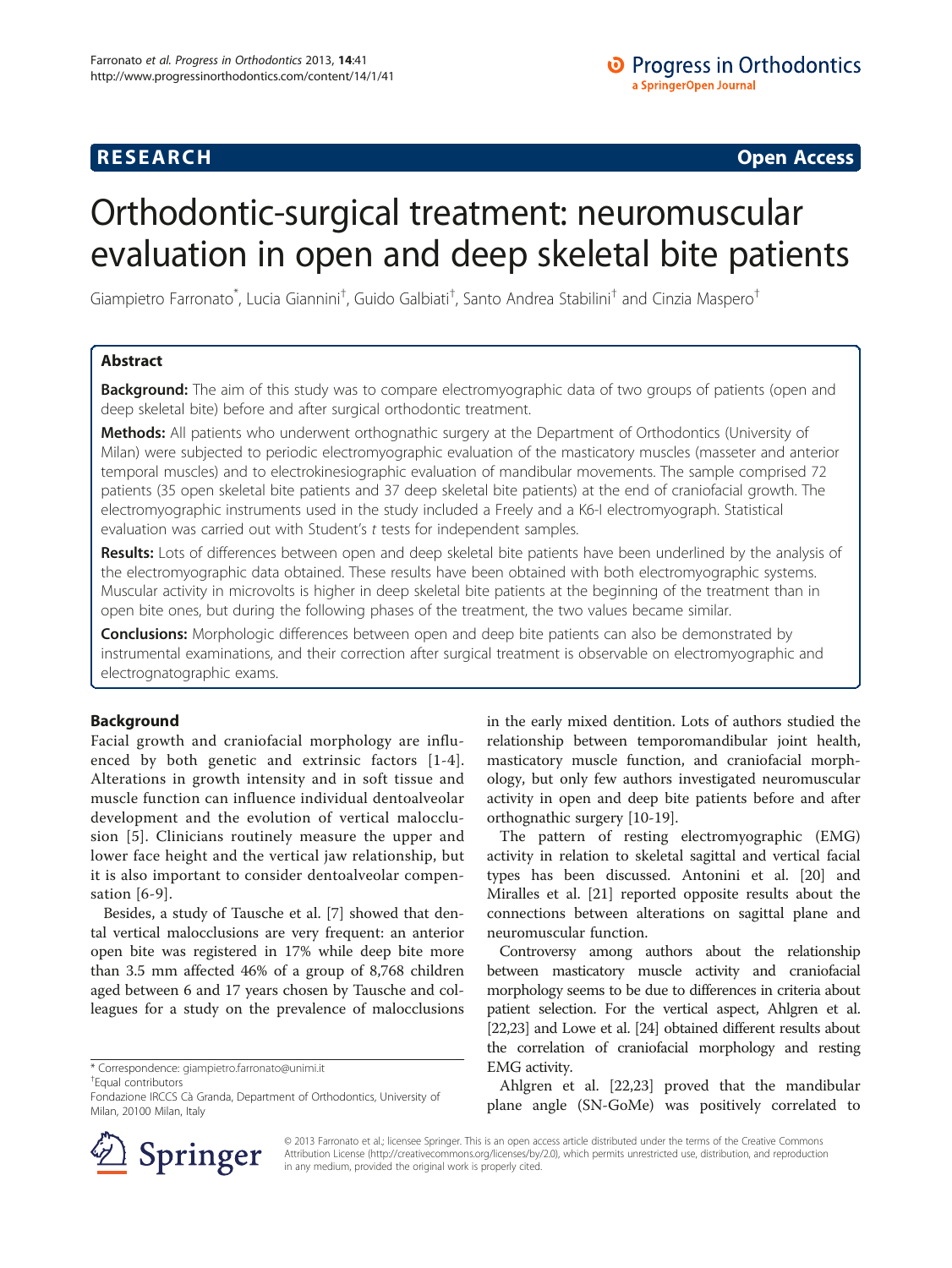temporal muscle activity, while Lowe et al. [[24\]](#page-6-0) obtained contradictory results. Moller [[25\]](#page-6-0), Ingervall and Thilander [[26](#page-6-0)], Bakke and Michler [\[27](#page-6-0)], Kayukawa [\[28](#page-6-0)], Farronato et al. [[29\]](#page-6-0), and Bong et al. [[30](#page-6-0)] demonstrated that high mandibular angle cases were associated with weaker musculature as opposed to stronger musculature in the low-angle cases. Kayukawa [[28\]](#page-6-0) and Farronato et al. [[29\]](#page-6-0) showed higher masticatory muscle activities in deep bite patients than in open bite ones.

Ueda et al. [\[1\]](#page-5-0) suggested that masseter muscle activity showed significant negative correlations with vertical craniofacial morphology, whereas temporal muscle activity was positively correlated. Tanaka et al. [[31](#page-6-0)] and Aknin [[32](#page-6-0)] suggested that most patients with open bite and deep bite showed masticatory muscle dysfunction. The vertical dimension of the face, as well as the proclination of the incisors, appears to affect lower lip function, which has a higher activity in deep bite patients [\[33,34](#page-6-0)].

The aim of orthodontic-surgical treatment consists of repositioning the skeletal bone basis in a normal position in subjects where its position was not correct at the end of craniofacial growth. In literature, there is controversy about the use of mandibular surgery to correct anterior deep and open bite.

Burden et al. [\[35](#page-6-0)] and Swinnen et al. [\[36\]](#page-6-0) showed that mandibular surgery is associated with poor outcomes while another study proved relatively good clinical dental and skeletal stability 1 year postsurgery in open bite patients treated by posterior Le Fort I impaction as well as with anterior extrusion. Orthodontic-surgical treatment has consequences on all masticatory muscles; however, the majority of studies in literature referred to the masseter and temporal muscles: they are the most accessible for the methodology analysis [[37-39\]](#page-6-0).

Lots of studies in literature have tried to investigate orthognathic surgery's consequences on the neuromuscular system, but only few authors investigated neuromuscular activity in open and deep bite patients before and after orthognatic surgery. During the presurgical orthodontic phase, there is a reduction of maximum bite force and mandibular excursion [\[4](#page-5-0)[,40](#page-6-0)-[44\]](#page-6-0).

The modifications consequent to a surgical reposition of the bone basis present a huge variability due to the different sensibilities of patients on dental, muscular, and articulation levels. [\[45](#page-6-0)]. The majority of studies have analyzed only a single phase of the treatment. The aim of this study was to compare electromyographic data of two groups of patients (open and deep skeletal bite) before and after surgical orthodontic treatment.

# Methods

#### Study group

This study included 72 Caucasic patients (35 open skeletal bite patients and 37 deep skeletal bite patients, 46 females and 26 males) in orthodontic-surgical treatment periodically submitted to an electromyographic evaluation of the masticatory muscles and an electrokinesiographic evaluation of mandibular movements.

The selected sample was chosen among 94 consecutive patients using the following criteria: all of them had to attend all the EMG protocol. Vertical classification was conducted basing on the School of Milan protocol (SOR-SNA/SNA-ME distances were considered).

The three main criteria that had to be satisfied for inclusion of the patients were the following: adult age  $(\geq 18)$ years), presence of a dentoskeletal discrepancy, and the need for combined surgical orthodontic treatment. The choice of surgical treatment was related to every single case. Some of them were bimaxillary surgical operations, and others involved only one maxillary bone.

A control group has been later selected, composed of 14 Caucasic subjects (7 men and 7 women). These subjects have been selected because of adult age, skeletal class I, and the absence of dental and skeletal anomalies. They were enrolled from the School of Dental Hygiene of Milan, and they signed an informed consent to participate in the study. No ethical approval or ethical review board judgment was necessary because the electromyographic tests were not invasive.

### Electromyographic and kinesiographic analyses

Two electromyographic evaluations of the anterior temporal muscle and of the masseter muscle in its superficial component have been realized with two different electromyographic instruments. Moreover, a kinesiographic exam of mandibular movements has been made on every patient. The patient was always asked to answer if he/she was exempt from dental or skeletal pain that could cause some impediment in carrying out the exercises correctly. Also, the subjects of the control group have been submitted to electromyography with both machines and kinesiography.

The electromyographic instruments used were the electromyograph Freely (De Gotzen, Legnano, Italy) and the electromyograph K6-I EMG (Myotronics, Tukwila, WA, USA). Four (anterior temporal muscle and masseter muscle) among the eight channels of acquisition available have been used on both electromyographies.

The timing of the electromyographic and kinesiographic examinations that were performed on the surgical orthodontic patients included the following: during the first medical examination; after the beginning of the orthodontic therapy; during the presurgical phase of the bimonthly orthodontics; every month from 3 months before the surgical operation to 3 months after; the day before the surgical operation; during the intermaxillary fitting, to verify that there was no spasm of the muscles; at the removal of the fitting; during the postsurgical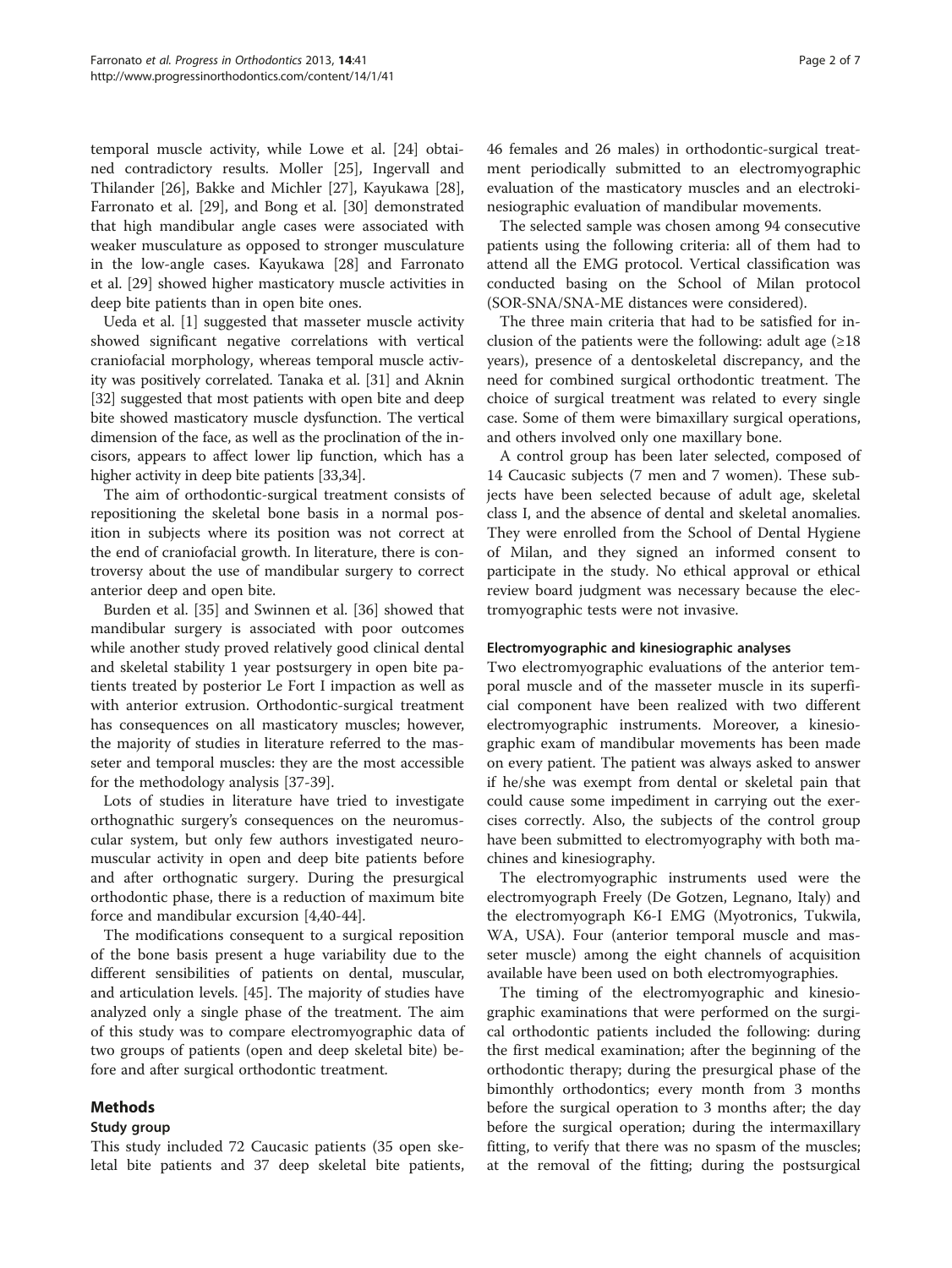<span id="page-2-0"></span>

orthodontic phase, with the same times as those in the presurgical orthodontic phase; at the removal of the surgical bite; and during the follow-up.

The patients were examined in a specific, totally undisturbed, and noiseless room. They sat on a rigid stool with an adjustable height to provide an angle of 90° between the thigh and lower leg. The thighs were parallel to the floor, the back was upright, and the gaze was toward beyond the horizon. The head was in a natural head position [[46\]](#page-6-0).

After thorough cleansing of the skin of the face with a wad soaked in Neoxinal (0.5% clorhexidine in ≥70% alcohol) to reduce forehead impedance and to facilitate adhesiveness, the electrodes for the electromyographic acquisition were positioned on the patient. The electrode positions were the same for both electromyographic instruments and were not modified between the use of the instruments. The electrodes used were disposable. These bipolar electrodes were positioned according to the following procedure:

- Masseter muscle: From behind the seated subject, the operator palpated the muscle mass while the patient clenched the teeth. To position the bipolar electrode parallel to the muscle fibers, a line was drawn that connected the commissura labiorum oris with the tragum and another one drawn following the esocanto-goniac line. The position of the electrode was such that the superior pole lies at the intersection point between these two lines, with its major axis along the esocanto-goniac line.
- Temporal muscle: The muscle mass was palpated while the patient clenched the teeth, thus localizing the major axis of the zygomatic process of the frontal bone. The bipolar electrode was positioned along the line parallel to this process. In this way,

the electrode was positioned parallel to the muscle fibers and positioned more or less superficially in comparison with the frontoparietal suture.

A grounding earth electrode was positioned on a silent muscular area of the forehead. According to the protocol, the electromyographic evaluation was carried out with the Freely instrument as the need for more time for the K6-I acquisition would run the risk of being too timeconsuming and of making the patient feel more tired.

During this electromyographic evaluation, the patients made an arch clench in a maximum voluntary clench on cotton rolls positioned around the first molar for 5 s (the 'cotton clench') and an arch clench in a maximum voluntary clench without the interposed rolls for 5 s (the 'clench'). This procedure followed that of the Sforza et al. protocol [\[46\]](#page-6-0).

With the K6-1 electromyographic instrument, an analysis of the neuromuscular system at rest was carried out to provide an objective measurement of the electrical activity of the examined muscle at rest and to evaluate any eventual muscle hyperactivity, which is typical of temporomandibular dysfunction. Low levels of electric activity were analyzed during the maximum voluntary clench and the clench on cotton rolls (cotton clench) to

## Table 1 Mean POC

|                                | Deep |      | Open |                   |
|--------------------------------|------|------|------|-------------------|
|                                | Mean | SD   | Mean | SD                |
| Beginning of the treatment     | 82.1 | 9.1  | 80   | 8.4               |
| Before surgical intervention 1 | 79.5 | 72   | 79.2 | 8.9               |
| Before surgical intervention 2 | 771  | 11.1 | 76.5 | 112               |
| After surgical intervention 1  | 78.5 | 14.2 | 78.3 | 7.6               |
| After surgical intervention 2  | 85.6 | 8.3  | 85.8 | 10.2 <sup>5</sup> |
| End of the treatment           | 84.4 | 8.9  | 84   | 79                |

Values are expressed in microvolts.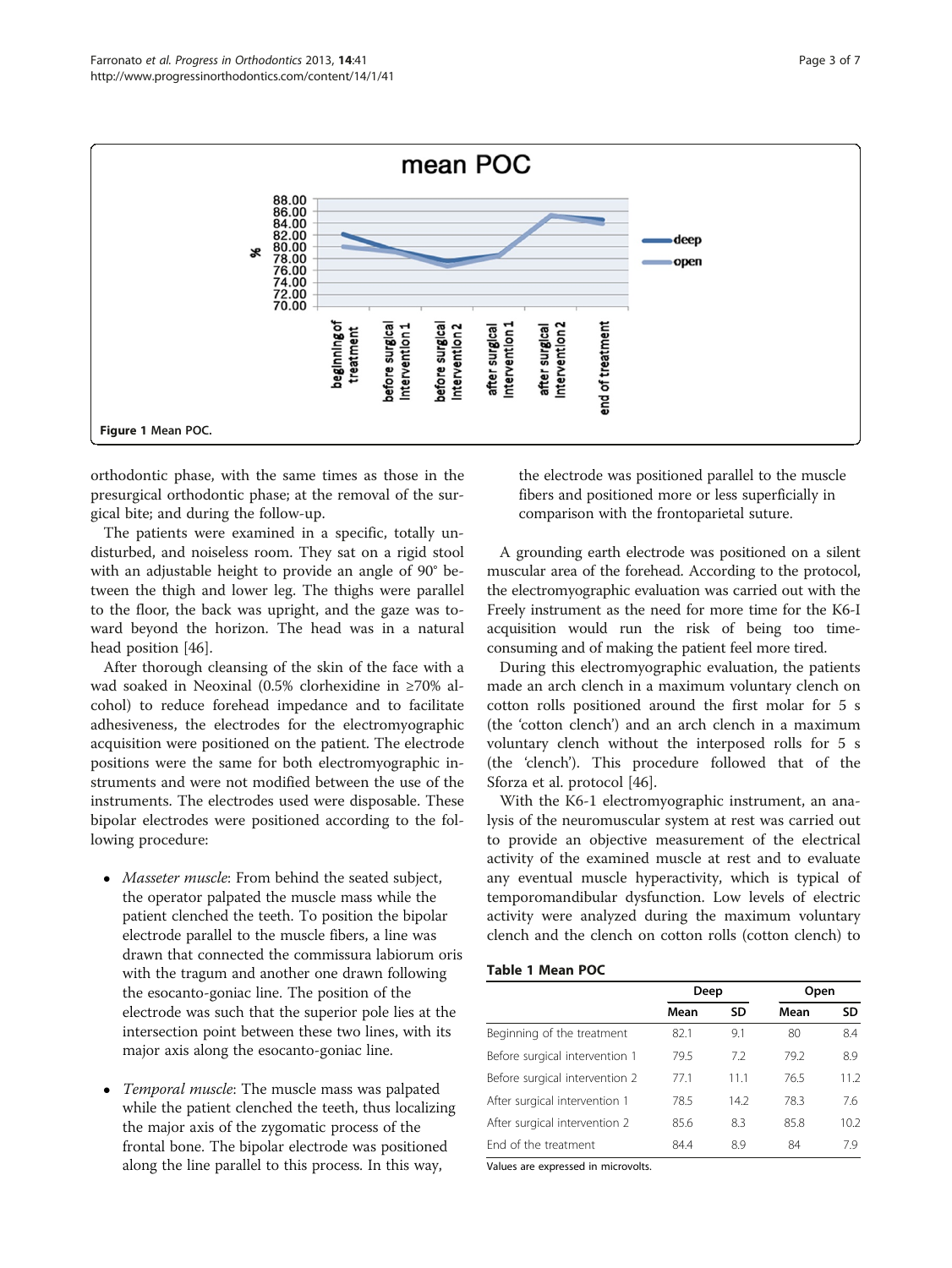<span id="page-3-0"></span>

evaluate the linear correlations between the electromyographic signal, recruit of the motor unit, and the force expressed in the isometric contraction.

The following indices were recorded and monitored: the temporal, masseter, and mean percentage overlapping coefficients (POCs), as the index of symmetrical distribution of the muscular activities; the asymmetry, activation, and torque coefficients; and the cotton clench, clench, and percentage impact. These electromyographic evaluations were carried out with the K6-1 instrument equipped with a 'sensor cage' fitted to the head of the patient and with the magnet positioned intraorally. The examination was for two electromyographic evaluations on the patients in the same position. The magnet used (Myotronics, Tukwila, WA, USA) was specifically made for the kinesiographic instrument used. To allow correct adhesiveness of the magnet, the bioadhesive Stomahesive was used (Myotronics, Tukwila, WA, USA).

For the mandibular kinesiography, the examination included the following: maximum opening, opening and closing speeds, maximum protrusion of the mandible on the anteroposterior plane, maximum right laterality, maximum left laterality, mandible rest position, centric occlusion, freeway space at rest, freeway space after transcutaneous electrical nerve stimulation (TENS), and distance between centric occlusion and maximum aperture.

After the kinesiographic analysis of the mandible, TENS was carried out, which relaxes the muscles innervated by the V and VII pairs of cranial nerves. TENS lasted 45 to 50 min in which two monopolar electrodes were used: Myotrode SG and Myomonitor J5 (Myotronics, Tukwila, WA, USA). A second trial was performed on the muscle at rest to determine the expected muscular electric activity reduction and the efficacy of the therapy.

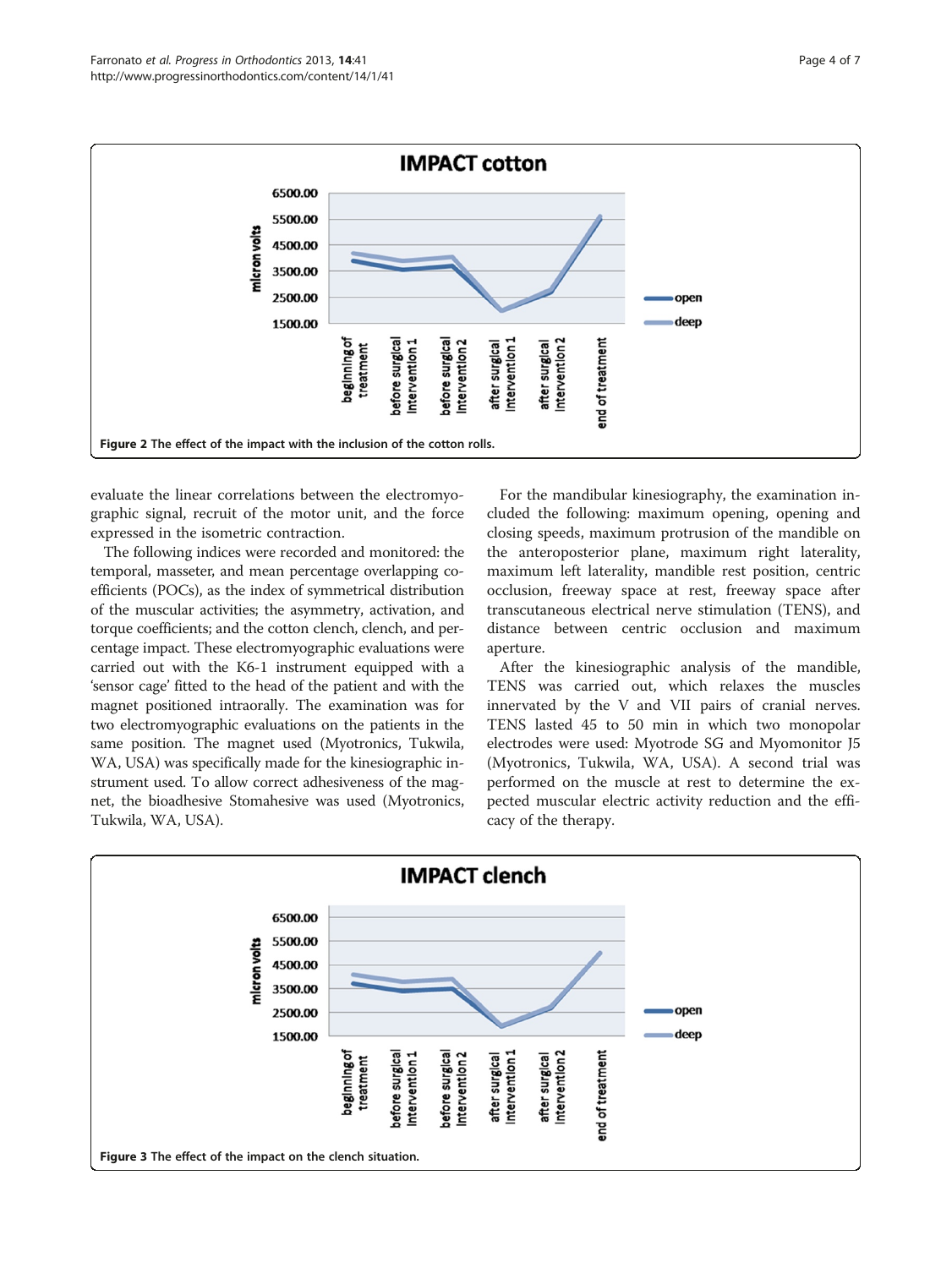As it has already been shown that the first functional examination of a subject is not necessarily reliable for a control group, the whole examination was repeated twice, taking into consideration only the values obtained in the second trial. Furthermore, it should be noted that whenever an electromyographic evaluation or a kinesiographic examination was carried out, each scan or electromyographic trial was repeated at least twice to determine its reliability and its repeatability. In cases of discrepancy, the same evaluation was performed again until repeatable results were obtained.

#### Statistical tests

Data analysis was carried out with Student's  $t$  test where the null hypothesis assumes that the differences between the groups were due to chance while according to the alternative hypothesis, the differences among the groups are real. Percentage values have been expressed in decimal for statistical comparison (e.g.,  $87\% = 0.87$ ). All the patients signed an informed consent to participate in the study.

#### Results

The analysis of the data obtained from this work evidences differences among open bite patients and deep bite ones. POC values of the masseter muscle and the temporal muscle and the mean POC are slightly different among open and deep bite patients, but among these, only a few are statistically significant (POC of the temporal muscle and mean POC at the beginning of the treatment; Figure [1](#page-2-0), Table [1\)](#page-2-0).

Impact value, which evaluates muscular activity in time, is higher in deep bite patients than in open bite ones during treatment. At the end of the treatment, these values become not significantly different between the two groups (Figures [2](#page-3-0) and [3](#page-3-0), Tables 2 and 3). Muscular activity in microvolts is higher in deep skeletal bite patients at the beginning of the treatment than in open bite ones, but during the following phases of the treatment, the two values became similar.

This feature is evident on clenching on cotton rolls and on clenching the teeth. All these differences were statistically significant. Among mandibular protrusion movements, no one value was statistically different among open bite and deep bite patients while mandibular maximum opening was higher in deep bite patients in all the phases before surgical intervention, and this difference was statistically significant.

#### **Discussion**

Lots of differences between open and deep skeletal bite patients have been underlined by the analysis of the electromyographic data obtained at the beginning of the treatment. The impact value and muscular activity in

#### Table 2 Impact with cotton rolls

|                                | Deep  |     | Open  |     |
|--------------------------------|-------|-----|-------|-----|
|                                | Mean  | SD  | Mean  | SD  |
| Beginning of the treatment     | 4,258 | 451 | 3.971 | 380 |
| Before surgical intervention 1 | 3.997 | 424 | 3.614 | 402 |
| Before surgical intervention 2 | 4.100 | 583 | 3.702 | 390 |
| After surgical intervention 1  | 2,100 | 284 | 2,082 | 367 |
| After surgical intervention 2  | 2,702 | 250 | 2.641 | 300 |
| End of the treatment           | 5,605 | 501 | 5.504 | 480 |

Values are expressed in microvolts.

microvolt analysis shows a major muscle activity in deep bite patients than in open bite ones.

These results have been obtained with both electromyographic systems. The following authors also proved that high-angle cases were associated with weaker musculature than low-angle patients: Moller [\[25](#page-6-0)], Sassouni [[47\]](#page-6-0), Ingervall and Thilander [[26\]](#page-6-0), Bakke and Michler [[27\]](#page-6-0), Kayukawa [[28\]](#page-6-0), Farronato et al. [\[29\]](#page-6-0), and Bong et al. [\[30](#page-6-0)].

Ahlgren et al. [[22,23](#page-5-0)] proved a positive correlation between the mandibular plane angle (SN-GoMe) and the temporal muscle activity (TMA). Moller [[25](#page-6-0)] and Ingervall [[48\]](#page-6-0) obtained opposite results. Ueda et al. [\[1](#page-5-0)] proved that vertical craniofacial morphology is positively correlated with TMA and negatively correlated with masseter muscle activity (MMA). Fogle and Glaros [\[49](#page-6-0)] obtained opposite results. They proved that a correlation between craniofacial morphology and masticatory function does not exist. The only correlation is between muscle function and patient age.

The differences existing between the two groups at the beginning of the treatment, which is statistically significative, tend to disappear at the removal of the fixed orthodontic appliance, confirming the orthodonticsurgical treatment's corrective role in accordance with Santoro and Maiorana's study [[50\]](#page-6-0). Furthermore, before the start of the fixed orthodontic therapy, patients present a compensatory equilibrium to malocclusion. During successive phases, electromyographic and electrognatographic values continue to worsen according to

#### Table 3 Impact on clench

|                                | Deep  |     | Open  |     |
|--------------------------------|-------|-----|-------|-----|
|                                | Mean  | SD  | Mean  | SD  |
| Beginning of the treatment     | 4,087 | 512 | 3,702 | 432 |
| Before surgical intervention 1 | 3,798 | 400 | 3,487 | 567 |
| Before surgical intervention 2 | 3,990 | 528 | 3,569 | 378 |
| After surgical intervention 1  | 2.071 | 322 | 1.965 | 345 |
| After surgical intervention 2  | 2,670 | 201 | 2.592 | 254 |
| End of the treatment           | 5,123 | 387 | 5.127 | 429 |

Values are expressed in microvolts.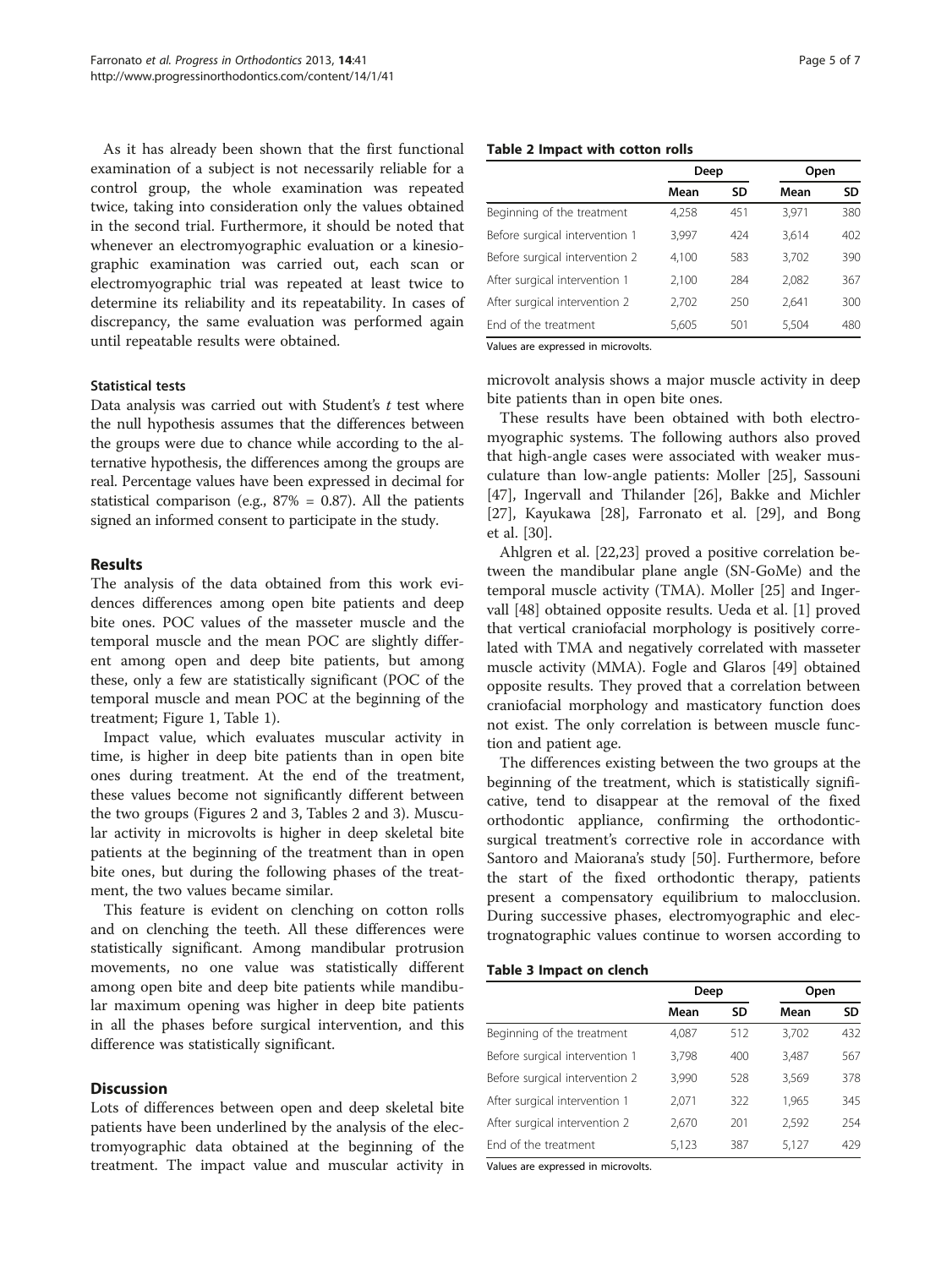<span id="page-5-0"></span>Thomas et al. [\[40\]](#page-6-0), Brown and Moerenhout [\[51](#page-6-0)], Santoro and Maiorana [[50](#page-6-0)], and Oliver and Knapman [[52\]](#page-6-0). They improve in the postsurgical orthodontic phase only, during which it is useful to perform radiography to verify bone segment stability [[53\]](#page-6-0).

At the end of the orthodontic-surgical treatment, electromyographic values improve and reach optimal values similar to those of the control group. Mandibular movement rehabilitation needs more time than the muscular one even if it is satisfactory and constant too. At the end of the treatment, maximum mandibular opening is still less than the preoperative one. No statistically significative differences between the two groups have been highlighted about mandibular kinesiology.

## Conclusions

The Freely and K6-I instruments are different surface electromyographic instruments, projected and constructed in different ways. It is not possible to compare them, but data obtained from both instruments gives the clinicians the same information, even if they are expressed in two different ways. Results obtained from both electromyographic instruments show that functional rehabilitation in patients undergoing orthodontic-surgical treatment occurs in a good way and in a good time. Postsurgical rehabilitation presents a large interindividual variability, as suggested in literature [4,[45](#page-6-0)]. Moreover, a serious alteration of facial morphology does not always cause significative functional consequences.

The electromyographic evaluation of the masticatory muscles and the electrokinesiographic evaluation of mandibular movements during orthodontic-surgical therapy help the clinician reduce as much as possible an incorrect neuromuscular activity that can cause a relapse; it is also an important element to follow treatment phases and to control the results obtained. Morphologic differences between open and deep bite patients can also be demonstrated by instrumental examinations, and their correction after surgical treatment is observable on electromyographic and electrognatographic exams.

Through only the neuromuscular system and mandibular kinesiology, it is possible to obtain a successful steady result. At the end of this study, it is possible to state that a serious alteration of facial morphology is not always accompanied by functional consequences, and if this happens, it does not always involve all the parameters that determine correct neuromuscular function and mandibular kinesiology.

#### Competing interests

The authors declare that they have no competing interests.

#### Authors' contributions

GF, LG, GG, SAS, and CM actively participated in all phases of the manuscript preparation and in treating the patients. All authors read and approved the final manuscript.

Received: 16 July 2013 Accepted: 18 September 2013 Published: 29 October 2013

#### References

- 1. Ueda HM, Ishizuda Y, Miyamoto N, Morimoto N, Tanne K. Relationship between masticatory muscle activity and vertical craniofacial morphology. Angle Orthod. 1998; 68:233–8.
- 2. Giannini L, Maspero C, Batia C, Galbiati G. Orthodontic-surgical treatment: electromyographic and electrognatographic evaluation. Mondo Ortod. 2010; 35(4):1–17.
- 3. Farronato G, Giannini L, Galbiati G, Maspero C. Sagittal and vertical effects of rapid maxillary expansion in class I, II, and III occlusions. Angle Orthod. 2011; 81(2):298–303.
- 4. Farronato G, Giannini L, Galbiati G, Sesso G, Maspero C. Orthodonticsurgical treatment: neuromuscular evaluation in skeletal class II and class III patients. Prog Orthod. 2012; 13(3):226–36.
- 5. Palmieri A, Zollino I, Clauser L, Lucchese A, Girardi A, Farinella F, Carinci F. Biological effect of resorbable plates on normal osteoblasts and osteoblasts derived from Pfeiffer syndrome. J Craniofac Surg. 2011; 22(3):860–3.
- 6. Nielsen I. Vertical malocclusion: etiology, development, diagnosis and some aspects of treatment. Angle Orthod. 1991; 4:247–60.
- 7. Tausche E, Luck O, Harzer W. Prevalence of malocclusions in the early mixed dentition and orthodontic treatment need. Eur J Orthod Jun. 2004; 26(3):237–44.
- 8. Solow B. The dentoalveolar compensatory mechanism: background and clinical implications. Br J Orthod. 1980; 7:145–61.
- 9. Maspero C, Ghiglione V, Santoro E, Stabilometric and electromyographic evaluation. Mondo Ortod. 2000; 4:287–97.
- 10. Ingervall B, Egermark-Eriksson I. Function of temporal and masseter muscles in individuals with dual bite. Angle Orthod. 1979; 49:131–40.
- 11. Pancherz H. Activity of the temporal and masseter muscle in class II, division 1 malocclusions. An electromyographic investigation. Am J Orthod. 1980; 77:679–88.
- 12. Pancherz H. Temporal and masseter muscle activity in children and adults with normal occlusion. An electromyographic investigation. Acta Odontol Scand. 1980; 38:343–8.
- 13. Farronato G, Carletti V, Maspero C, Farronato D, Giannini L, Bellintani C. Craniofacial growth in children affected by juvenile idiopathic arthritis involving temp. Joints: functional therapy management. Journal Clin Pediatric Dent. 2009; 33(4):351–7.
- 14. Bellintani C, Ghiringelli P, Gerloni V, Gattinara M, Farronato G, Fantini F. Temporomandibular joint involvement in juvenile idiopathic arthritis: treatment with an orthodontic appliance. Reumatismo. 2005; 57(3):201–7.
- 15. Farronato G, Garagiola U, Carletti V, Cressoni P, Bellintani C. Psoriatic arthritis: temporomandibular joint involvement as the first articular phenomenon. Quintessence Int. 2010; 41(5):395.
- 16. Farronato G, Giannini L, Riva R, Galbiati G, Maspero C. Correlations between malocclusions and dyslalias. Eur J Paediatr Dent. 2012; 13(1):13-8.
- 17. Tecco S, Farronato G, Salini V, Di Meo S, Filippi MR, Festa F, D'Attilio M. Evaluation of cervical spine posture after functional therapy with FR-2: a longitudinal study. Cranio. 2005; 23(1):53–66.
- 18. Nucci P, Farronato G, Serafino M, Brusati R. Restrictive strabismus after blow-out orbital fracture in children: is the muscle involved? J Trauma. 2004; 56(1):209–10.
- 19. Tecco S, Tete S, D'Attilio M, Perillo L, Festa F. Surface electromyographic patterns of masticatory, neck, and trunk muscles in temporomandibular joint dysfunction patients undergoing anterior repositioning splint therapy. Eur J Orthod. 2008; 30(6):592-7.
- 20. Antonini G, Colantonio L, Macretti N, Lenzi GL. Electromyographic findings in class II division 2 and class III malocclusions. Electromyogr Clin Neurophysiol. 1990; 30:27–30.
- 21. Miralles R, Hevia R, Contreras L, Carvajal R, Bull R, Manns A. Patterns of electromyographic activity in subjects with different skeletal facial types. Angle Orthod. 1991; 61:277–84.
- 22. Ahlgren JG, Ingervall BF, Thilander BL. Muscle activity in normal and postnormal occlusion. Am J Orthod. 1973; 64:445-56.
- 23. Ahlgren J, Sonesson B, Blitz M. An electromyographic analysis of the temporalis function of normal occlusion. Am J Orthod. 1985; 87:230–9.